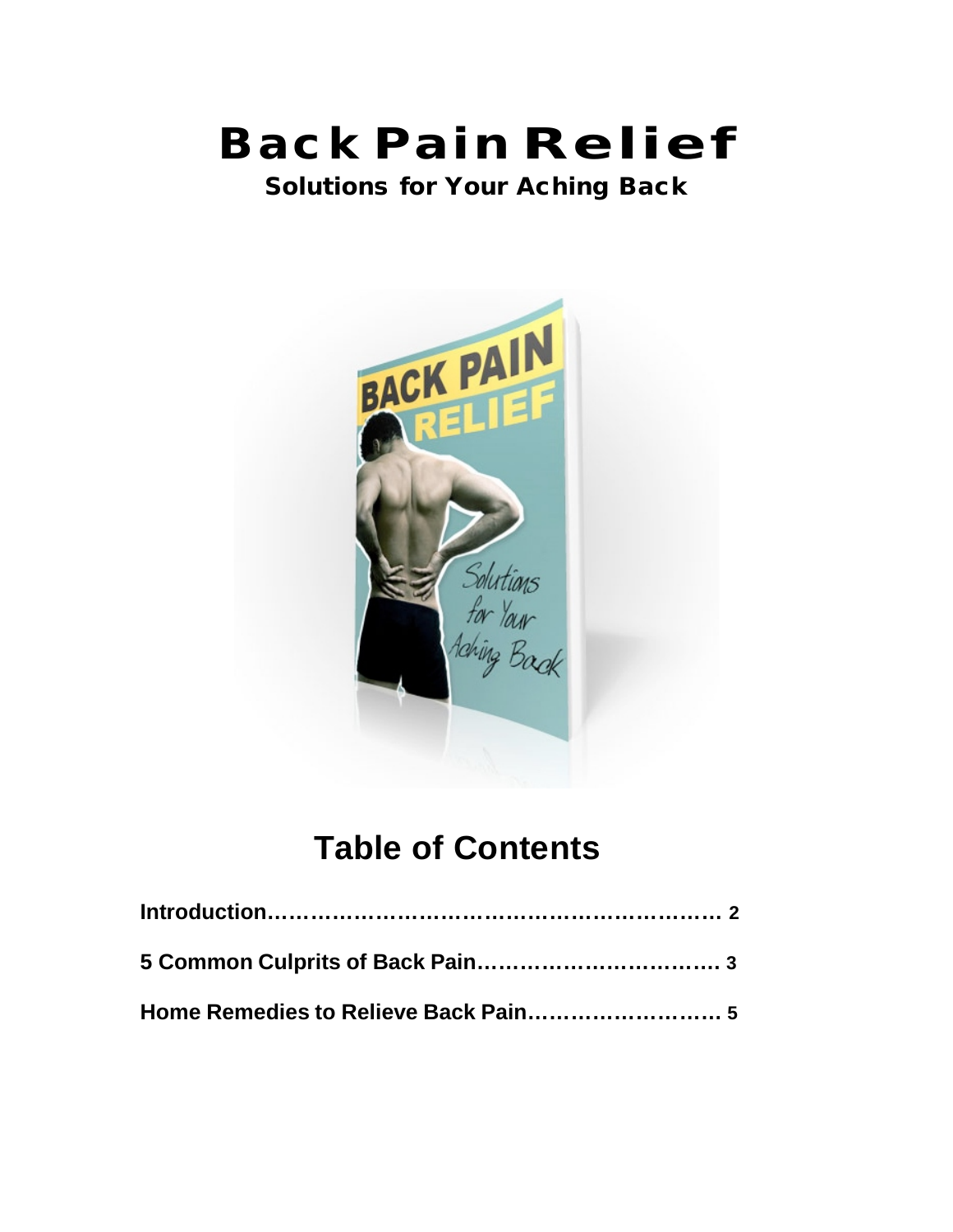# **Introduction**

Dear Friend,

In this ebook I'm going to fill you in on ways to naturally relieve your back pain. These techniques have been proven time and again to produce powerful results.

In fact, this is information that many other personal trainers typically charge for... but, I'm more than certain that, once you discover and apply these solutions for your aching back, you too will become one of my happy and satisfied clients.

Are you over the age of 30 and experiencing back pain every day? Do you find yourself wondering when and why this aching pain started, and how you can get it to stop? If so, you are not alone.

Millions of people suffer from excruciating back pain every day with little or no hope for a cure. While some of these conditions are serious and need special medical care, most back pain can be relieved with a few simple behavioral modifications.

The following pages will cover these topics:

- Common culprits that lead to back pain
- Simple, effective solutions for these culprits
- Drinking water for back pain relief
- Weight loss
- Walking
- Heat and ice

But before we dive into it, I want to let you know you can easily obtain even more health and fitness advice from me, Pittsburgh's top fitness expert on a regular basis by requesting a free subscription to my newsletter. You can get your subscription **via email** by visiting my web site at: www.JM-Fitness.com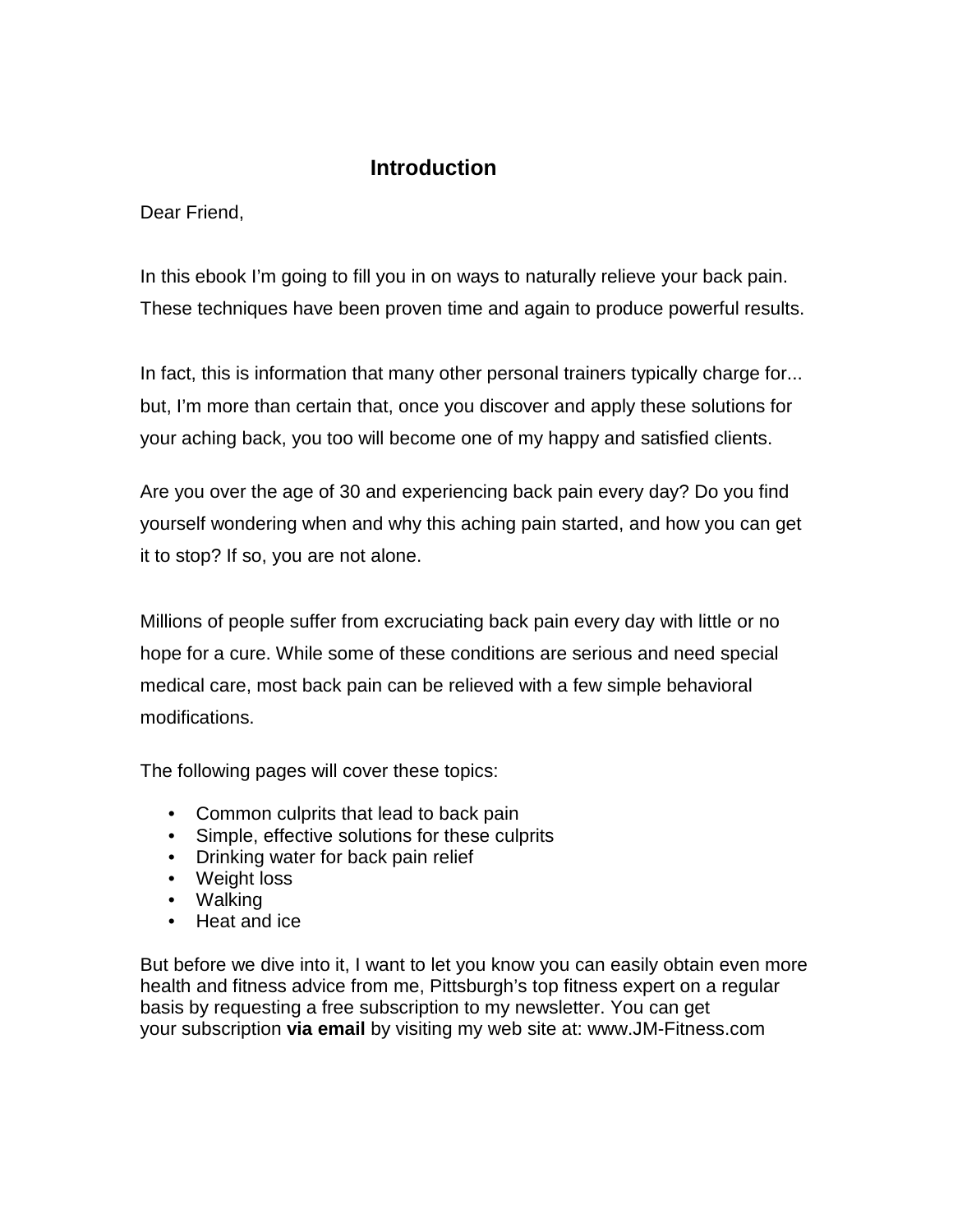So sit back, relax, and allow me fill you in on these helpful tips to alleviate your aching back…

# **5 Common Culprits of Back Pain**

**1. Excessive Sitting:** Do you sit for long periods of time?

Sitting is hard to avoid these days. We commute through traffic in our cars, we sit for hours at our desks, and then we commute back home in our cars. Most of the population sits for at least 8 hours a day. All of this sitting could be taking a toll on your back.

# **It is important to get up at least once every 2 hours to avoid adverse effects on your back.**

Get up and take a walk around your office, or walk around the block on your break. If you are in your car all day make sure to make a stop every 2 hours to stretch your muscles. If you spend a lot of time on the phone, stand for at least 10 minutes every hour while you talk. Pay attention to the length of time you spend sitting each day, make sure that you are not sitting for long stretches at a time.

**2. Back Injuries:** Do you practice proper lifting techniques?

Since most back injuries occur during an attempt to move a large or heavy object, it is very important to practice proper lifting techniques.

# **The proper way to lift an object is to first bend your knees, grasp onto the object, and then straighten your knees while keeping your back straight.**

Make sure that you are not bending over at your waist, as this will put unnecessary strain on your back. Practice proper lifting techniques even when the object that you are lifting does not seem very heavy—this will protect your back from injury.

# **3. Lack of Back Strength:** Do you have weak back muscles?

Weak unconditioned back muscles account for many an aching back. If you don't exercise regularly, whether in the traditional way or by being active in sports or other physically demanding activities, then chances are good that your back pain is a direct result of weak muscles.

# **Protect your back against unwanted pain by regularly strengthening your stabilizing back muscles.**

You can strengthen these muscles by doing the following exercise right in your own home. The Superman Pose: *Lie on your stomach with your arms and*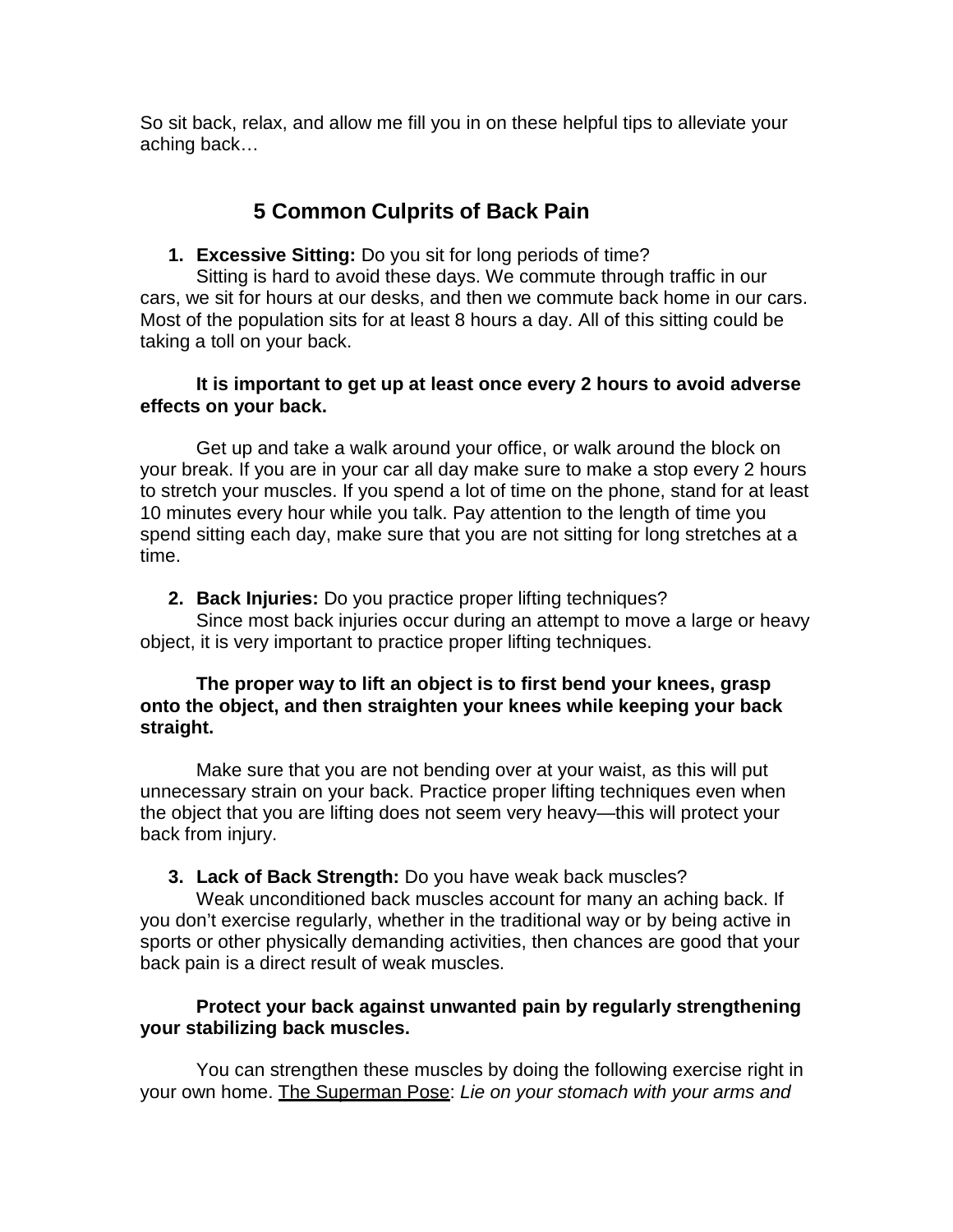legs stretched out on the floor (as if you were Superman flying through the air). *Exhale as you raise your right arm up until it is even with your shoulder and simultaneously lift your left leg up off of the matt. Hold this position as long as you can. Repeat on the other side.* For a more advanced pose, start on your hands and knees, rather than on your stomach.

#### **4. Poor Posture:** Do you slouch?

Your mom was right when she told you not to slouch! Having poor posture is another classic reason that people suffer from back pain.

#### **While sitting keep your head and shoulders erect with your feet on the ground, make sure that your lower back is supported, and that the chair is not pressing into the backs of your knees.**

Be aware of your posture throughout the day to avoid slouching. If you continuously find yourself slouching place a mirror at your eye level while sitting properly, and periodically check to see if you are aligned with it or not.

#### **5. Stiff Muscles:** Do you stretch regularly?

Do you find it hard to touch your toes? Do your legs and lower back feel stiff and unmovable at the end of the day?

#### **Limbering up your tight muscles is a great way to relieve back pain.**

Make it a habit to reach down towards your toes to stretch out your hamstrings. You should hold this for at least 30 seconds. For another good stretch, sit on the floor with your legs straight out in front of you. Lean forward at your waist, keeping your back straight, and reach toward your toes. Exhale and reach even further.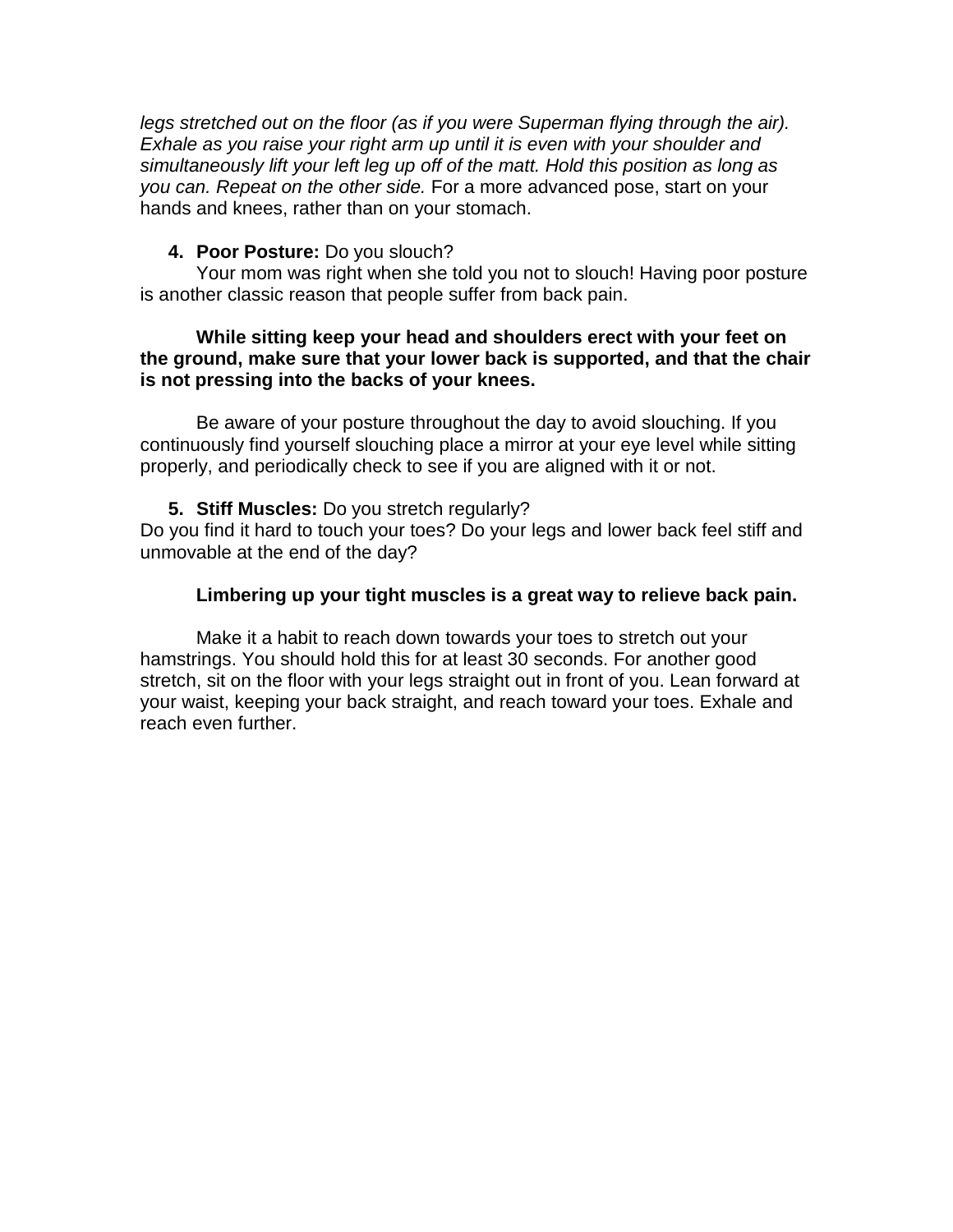# **Home Remedies for Back Pain Relief**

It has been reported that 90% of the adult population suffer from back pain. The only aliment more common than back pain is the common cold. With so many suffering, it is no wonder that chiropractor care and physical therapy are in such demand.

But what about the back pain sufferer that doesn't have the time or desire to seek professional help? The following are home remedies aimed to bring back pain relief in the comfort and privacy of your own home.

# **Drink Water**

Water is probably not on the top of your list for back pain remedies, but believe it or not it works. Here's how:

- Inadequate hydration interferes with your body's complex biochemical processes that are important for normal health.
- This interference leads to build up of toxic chemicals.
- Without proper hydration, muscles tighten and exert pressure on your spine.

So you can see how drinking an adequate amount of water each day can relieve your back pain, and also treat the cause of your pain. To avoid muscle-tightening dehydration check out the following tips:

# **5 Hydration Tips**

**Tip #1:** Caffeinated beverages—such as coffee, soft drinks or energy drinks—

cause your body to lose water. After you enjoy a dose of caffeine replace the lost water by drinking 2 times that amount in water.

**Tip #2:** Add a slice of lemon to your water to spice things up.

**Tip #3:** Always carry water with you throughout your day—keep a bottle in the car, at your workplace and next to your bed.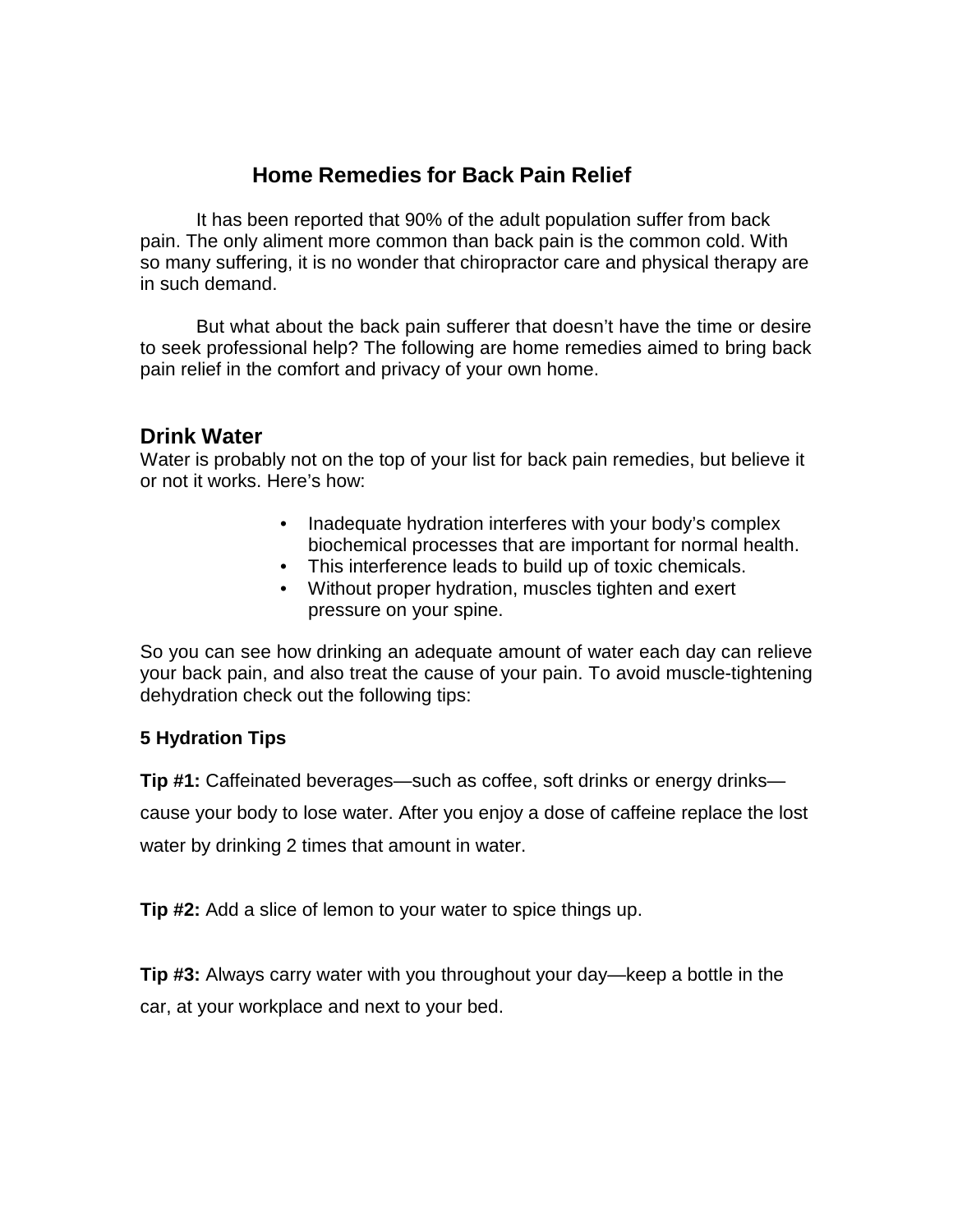**Tip #4:** Exercise and hot summer days both increase your body's water requirements—make a mental note to drink before, during and after exercise or while out on a hot day.

**Tip #5:** Make it a habit to begin your day with a large glass of water then drink a glass before each meal and one between meals.

# **Lose Weight**

Add this to your list of reasons you should lose weight: losing an inch or two from your waist can help alleviate your back pain. That being said, not all back pain is caused by excess weight, and skinny people experience back pain too.

So when does losing weight help to alleviate back pain?

If you are overweight and carry your excess weight in your belly, then chances are high that your weight is causing your back pain. A belly that protrudes puts strain on your lower back. The good news is that losing as little as one pant size can greatly reduce the strain on your back.

Losing weight doesn't have to be difficult. The following tips are for beginners who are ready to begin the weight loss process:

# **5 Weight Loss Tips**

#### **TIP #1: GET MOVING**

The first thing you need to do, as a fitness beginner, is to start moving! I mean this literally. Get up, and walk out your front door. Now walk down the street. Now turn the corner. Keep going! Do you get the picture? Start introducing your body to fitness by going on walks. These walks will probably start out slow and short, but before you know it they will be brisk and long. Try to work up a sweat as you tour the neighborhood. Make it a habit to wake up early to go on your walk, or consistently go on a walk before you go to bed. These walks will get you to start burning calories each day, and will also begin to build your cardiovascular endurance.

#### **TIP #2: STRETCH**

Once you become a pro at walking, you will need to add something new to your routine. Stretch before and after your walks. Start by reaching down to touch your toes and holding it for 30 seconds. You will feel tightness on the backs of your legs, in your hamstrings. Now place your palm against a wall at chest level and turn your body away from it. As you hold this for 30 seconds you will feel a stretch in your chest. Most inactive people have tight hamstring and chest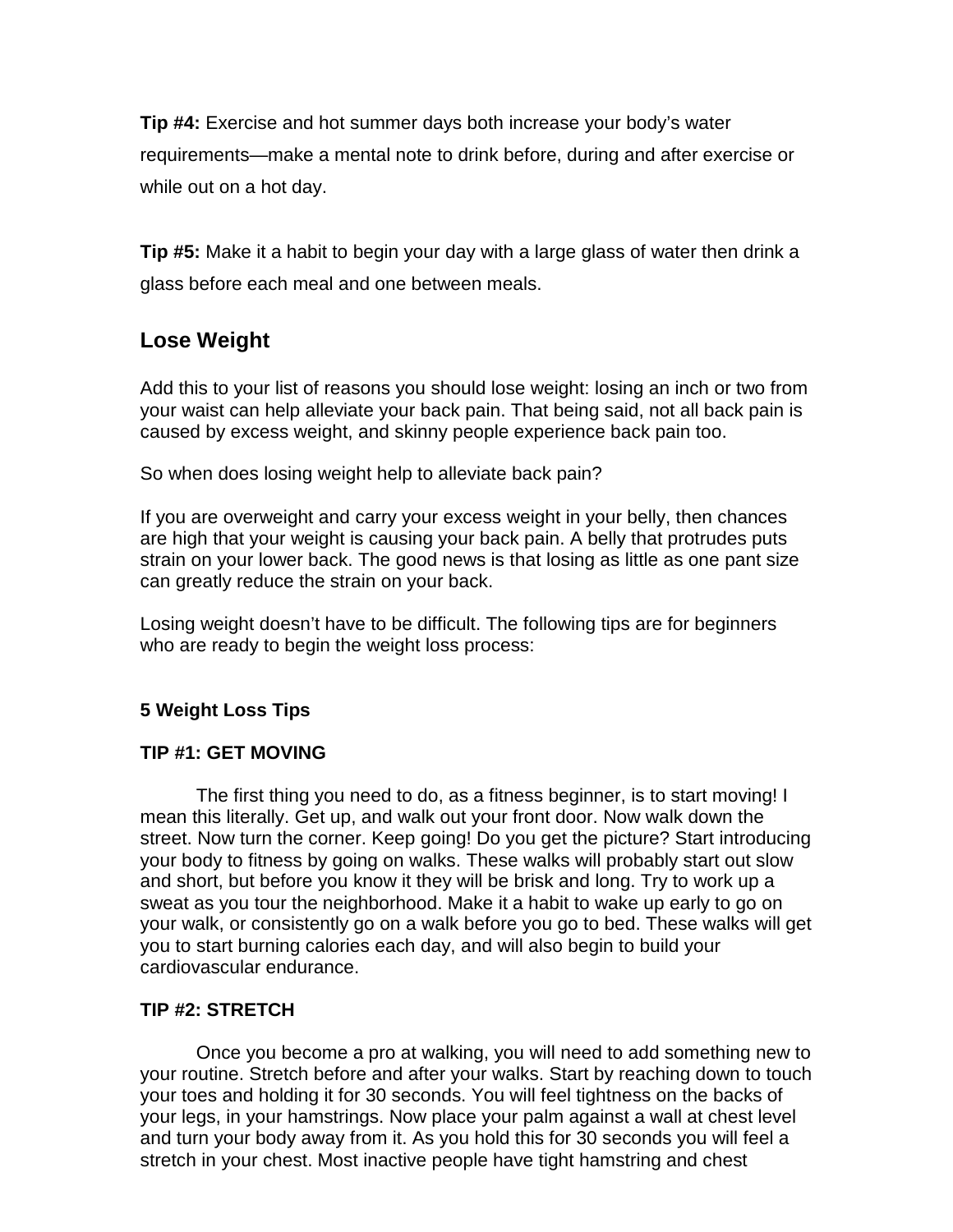muscles due to prolonged sitting, so it should be your priority to stretch these muscles out. You will be pleasantly surprised at what this will do for your posture!

#### **TIP #3: CLEAN YOUR DIET**

Fitness professionals like to claim that 80% of what your body looks like is directly related to what you eat. In other words, if you are eating burgers and fries and visiting the gym everyday, you are still going to look like you are eating burgers and fries! It is time to clean up your diet, so you can continue on your fast track to fitness.

- Rule #1: No more fast food. Fast food is cheap, available, and quick, but it is far from healthy. You are better off avoiding it completely.
- Rule #2: Eat 5 servings of fresh fruits and vegetables everyday. Your body needs the nutrients found in these foods, and they will fill you up without empty calories.
- Rule #3: Eat 4-5 small meals a day, rather than 2 large ones. This will keep your metabolism high all day, and turn you into a calorie-burning machine!

# **TIP#4: HIRE A PROFESSIONAL**

After you have mastered walking, stretching, and have started to clean up your diet, you are ready to call in the professionals. Don't be intimidated or scared of this concept, your local fitness professional is trained and eager to turn you into a calorie burning, muscle building machine! Meet with your fitness professional and outline your specific goals and desires. The key to getting the most out of your sessions is to attend them consistently. Meet with your fitness professional no fewer than three times a week. Your program will likely consist of both cardiovascular and resistance training.

#### **TIP #5: FIND A BUDDY**

There is no better motivator to get you to the gym than knowing that someone is there waiting for you. If you find yourself slacking off in your workouts, or skipping the gym, a workout buddy might be just what you need. Find a friend with whom you share similar fitness goals, and become workout buddies. Agree to meet three times a week at the gym, and encourage each other throughout your workout. You will find that this makes workouts motivating and fun.

# **Use Heat and Ice**

Most people are unsure how to properly use heat and ice as effective therapy for their back pain, or when to use each method. Here's the best way to use each method:

#### **Using Ice for Back Pain Relief**